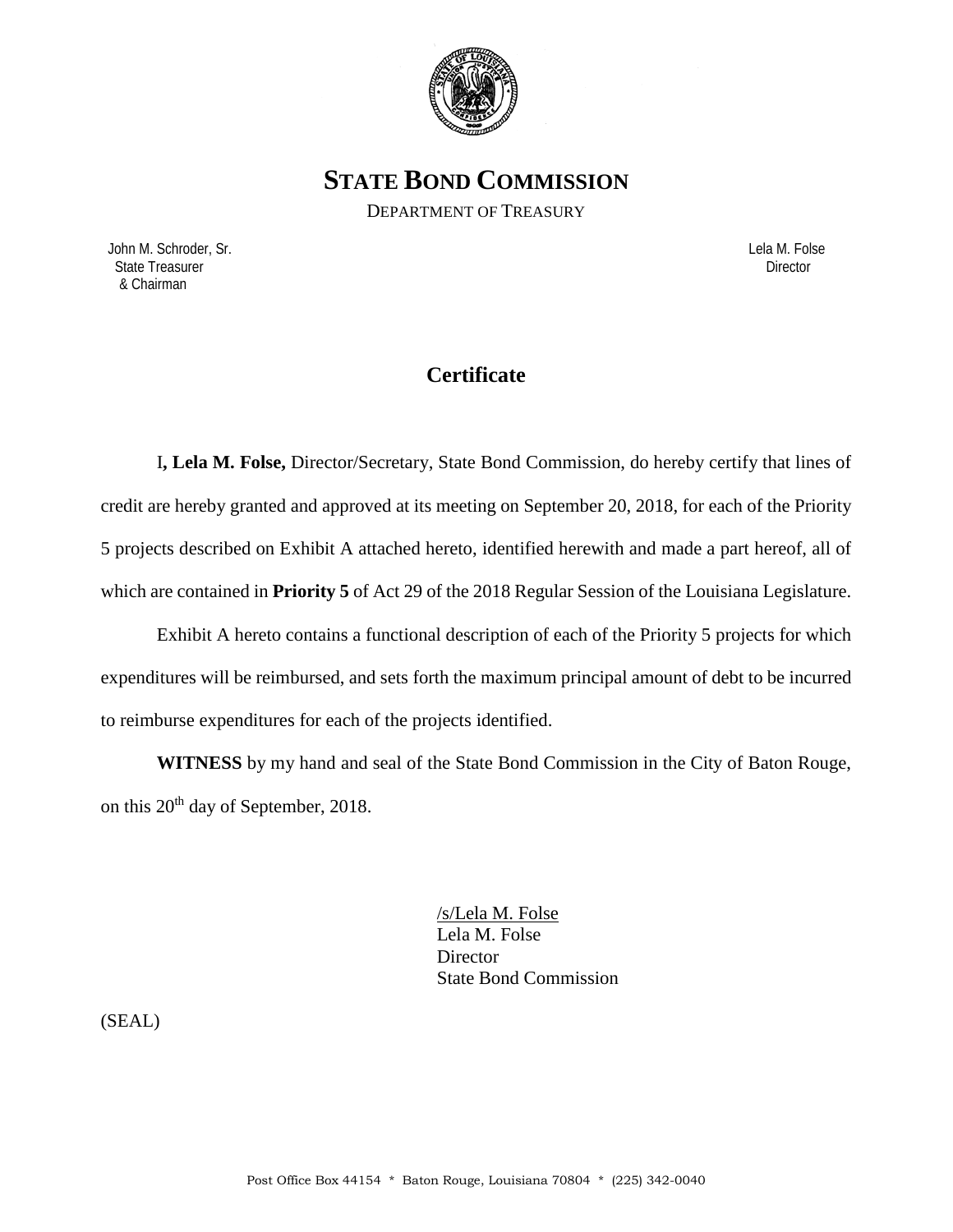#### Act 29 of 2018 Regular Session **Priority 5 Noncash Line of Credit Recommendations ‐ State Projects** September 2018 Meeting of the State Bond Commission

| <b>FY19</b><br><b>BDS</b>         | Schedule I | <b>Agency Name</b> | <b>Project Title</b>                                               | Parish(es) | <b>Priority 5</b><br>in Act 29 | Recommended<br><b>P5 NLOC</b> |
|-----------------------------------|------------|--------------------|--------------------------------------------------------------------|------------|--------------------------------|-------------------------------|
| 1191                              | 01-107     |                    | Division of Administration   Outstanding Percent for Arts Projects | Statewide  | 7.500.000                      | 7,500,000                     |
| <b>Division of Administration</b> |            |                    |                                                                    |            |                                | 7,500,000                     |

|     |                               |                                                          | <b>Coastal Protection and Restoration Authority</b> |            | 5,500,000 |
|-----|-------------------------------|----------------------------------------------------------|-----------------------------------------------------|------------|-----------|
|     | <b>Restoration Authority</b>  |                                                          |                                                     |            |           |
| 156 | 01-109 Coastal Protection and | Lafitte Area Tidal Protection, Planning and Construction | Jefferson                                           | 11.000.000 | 5,500,000 |
|     |                               |                                                          |                                                     |            |           |

| <b>Department of Military Affairs</b> |  |                                                   |                                                                                       |           | 7,210,000 |           |
|---------------------------------------|--|---------------------------------------------------|---------------------------------------------------------------------------------------|-----------|-----------|-----------|
| 955                                   |  | 01-112 Department of Military<br><b>Affairs</b>   | Jackson Barracks Electrical Distribution System Upgrade,<br>Planning and Construction | Orleans   | 2,210,000 | 2,210,000 |
| 699                                   |  | 01-112   Department of Military<br><b>Affairs</b> | Lake Charles Readiness Center, Planning and Construction                              | Calcasieu | 5.000.000 | 5,000,000 |

| 1460                                  |  | 03-130 Department of Veterans<br>Affairs | Northeast Louisiana State Cemetery, Planning and<br>Construction | Richland | 347,000 | 347,000 |
|---------------------------------------|--|------------------------------------------|------------------------------------------------------------------|----------|---------|---------|
| <b>Department of Veterans Affairs</b> |  |                                          |                                                                  |          | 347,000 |         |

| 408  | 06-264 | <b>Office of State Parks</b> | Poverty Point Reservoir State Park Group Camp, Conference Richland |              | 4.890.000 | 4.890.000     |
|------|--------|------------------------------|--------------------------------------------------------------------|--------------|-----------|---------------|
|      |        |                              | Center, Site Amenities, Acquisition, Planning and                  |              |           |               |
|      |        |                              | Construction                                                       |              |           |               |
| 1462 |        | 06-264 Office of State Parks | Los Adaes State Historic Site, Acquisition, Planning and           | Natchitoches | 3.150.000 | 3.150.000     |
|      |        |                              | Construction                                                       |              |           |               |
|      |        |                              |                                                                    |              |           |               |
|      |        |                              |                                                                    |              |           | <b>888888</b> |

**8,040,000 Department of Culture, Recreation and Tourism**

| 393  | 07-270 | DOTD - Administration | Hooper Road Extension and Widening, Environmental,<br>Planning, Engineering, Right of Way, Utilities and | East Baton Rouge, Livingston | 4,200,000  | 4,200,000  |
|------|--------|-----------------------|----------------------------------------------------------------------------------------------------------|------------------------------|------------|------------|
|      |        |                       | Construction                                                                                             |                              |            |            |
| 444  | 07-270 | DOTD - Administration | Highway Program (Up to \$4,000,000 for Secretary's                                                       | Statewide                    | 50,000,000 | 36,880,000 |
|      |        |                       | Emergency Fund)                                                                                          |                              |            |            |
| 670  | 07-270 | DOTD - Administration | Landside Roadways at Louis Armstrong International North                                                 | Jefferson                    | 2,652,600  | 2,652,600  |
|      |        |                       | Terminal, Planning and Construction                                                                      |                              |            |            |
|      |        |                       |                                                                                                          |                              |            |            |
| 785  | 07-270 | DOTD - Administration | LA 143 to US 165 Connector, Planning, Engineering, Right of Ouachita                                     |                              | 33,200,000 | 33,200,000 |
|      |        |                       | Way, Utilities and Construction                                                                          |                              |            |            |
|      |        |                       |                                                                                                          |                              |            |            |
| 1029 | 07-270 | DOTD - Administration | LA 930 Reconstruction, Planning and Construction                                                         | Ascension                    | 6,700,000  | 6,700,000  |
|      |        |                       |                                                                                                          |                              |            |            |
|      |        |                       |                                                                                                          |                              |            |            |
| 185  | 07-274 | DOTD - Public         | Acadiana Gulf of Mexico Access Channel (AGMAC), Port of                                                  | Iberia, Vermilion            | 5,000,000  | 1,500,000  |
|      |        | Improvements          | Iberia, Planning, Design, Construction, Rights-of-Way,                                                   |                              |            |            |
|      |        |                       | Relocations and Utilities (Federal 4 Match \$100,000,000)                                                |                              |            |            |

**85,132,600 Department of Transportation and Development**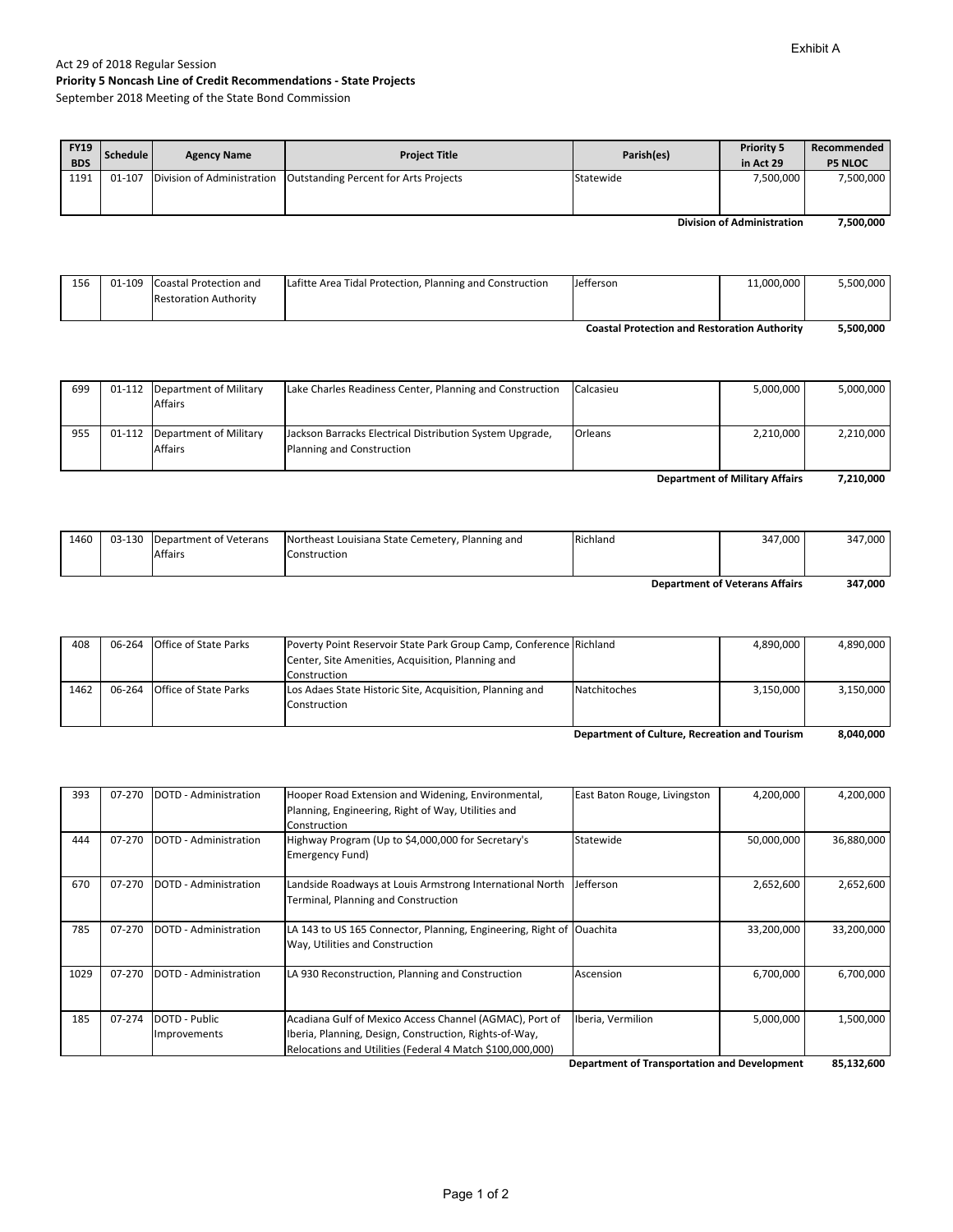| <b>FY19</b><br><b>BDS</b> | <b>Schedule</b> | <b>Agency Name</b>                          | <b>Project Title</b>                                                                                      | Parish(es)       | <b>Priority 5</b><br>in Act 29 | Recommended<br><b>P5 NLOC</b> |
|---------------------------|-----------------|---------------------------------------------|-----------------------------------------------------------------------------------------------------------|------------------|--------------------------------|-------------------------------|
| 20                        | 19-601          | LSU Baton Rouge                             | H.P. Long Field House Renovation, Planning and<br>Construction                                            | East Baton Rouge | 18,000,000                     | 18,000,000                    |
| 30                        | 19-604N         | New Orleans                                 | LSU Health Sciences Center Interim Hospital Repurposing, Construction                                     | Orleans          | 34,500,000                     | 34,500,000                    |
| 2                         | 19-604S         | Shreveport                                  | LSU Health Sciences Center Medical School B-Building HVAC Replacement, Planning and Caddo<br>Construction |                  | 4,600,000                      | 4,600,000                     |
| 1470                      | 19-604S         | Shreveport                                  | LSU Health Sciences Center Student Study and Wellness Center, Planning and<br>Construction                | Caddo            | 2,500,000                      | 2,500,000                     |
| 1021                      | 19-618          | Southern University -<br>Shreveport         | Allen Building School of Nursing Renovations, Planning and Caddo<br>Construction                          |                  | 1,500,000                      | 1,500,000                     |
| 11                        | 19-621          | <b>Nicholls State University</b>            | Stopher Hall Restroom ADA Upgrade, Planning and<br>Construction                                           | Lafourche        | 1,650,000                      | 1,650,000                     |
| 1416                      | 19-621          | <b>Nicholls State University</b>            | Renovation of Athletic Training and Meeting Facility,<br>Planning and Construction                        | Lafourche        | 1,850,000                      | 1,850,000                     |
| 199                       | 19-627          | <b>McNeese State University</b>             | Contraband Bayou Erosion Retaining Wall Phase II, Planning Calcasieu<br>and Construction                  |                  | 2,755,497                      | 2,755,400                     |
| 1461                      | 19-674          | Louisiana Universities<br>Marine Consortium | LUMCON Houma Marine Campus, Planning and<br>Construction                                                  | Terrebonne       | 12,100,000                     | 12,100,000                    |
|                           |                 |                                             |                                                                                                           |                  | <b>Department of Education</b> | 79,455,400                    |

 **193,185,000 Total State P5 NLOC Recommended**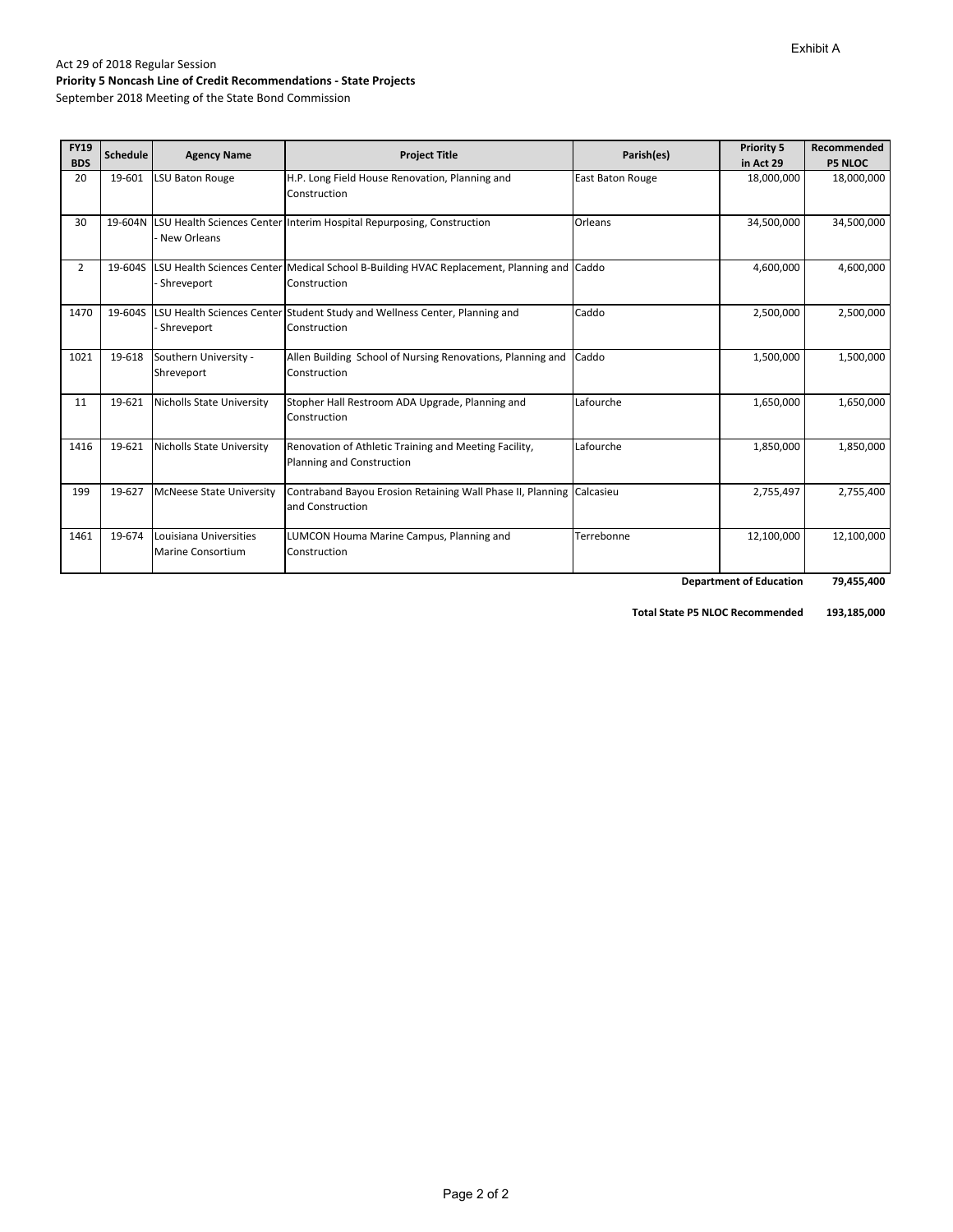September 2018 Meeting of the State Bond Commission

| <b>FY19</b><br><b>BDS</b>       | <b>Schedule</b> | <b>Agency Name</b>                                                   | <b>Project Title</b>                                                                         | Parish(es)           | <b>Priority 5</b><br>in Act 29 | Recommended<br><b>P5 NLOC</b> |
|---------------------------------|-----------------|----------------------------------------------------------------------|----------------------------------------------------------------------------------------------|----------------------|--------------------------------|-------------------------------|
| 824                             | 36-L03          | Lafourche Basin Levee<br><b>District</b>                             | Upper Barataria Basin Risk Reduction Project, Planning and<br>Construction                   | <b>St. James</b>     | 3,000,000                      | 3,000,000                     |
| 1135                            | 36-L36          | Lafitte Area Independent<br>Levee District                           | Lower Lafitte (Orange Street) Basin, Planning and<br>Construction                            | Jefferson            | 14,500,000                     | 14,500,000                    |
| 1457                            | 36-P17          | Port of New Orleans                                                  | Jourdan Road Terminal Cold Storage Expansion                                                 | Orleans              | 10,000,000                     | 10,000,000                    |
| 622                             | 36-P21          | Port of South Louisiana                                              | Globalplex Dock Access Bridge and Equipment<br>Replacement/Repair, Planning and Construction | St. John The Baptist | 7,705,000                      | 7,705,000                     |
| 546                             | 36-P41          | Jefferson Parish Economic<br>Development and Port<br><b>District</b> | Jefferson Parish Business Park: Science and Technology<br>Academy and Conference Center      | Jefferson            | 4,000,000                      | 4,000,000                     |
| <b>Levee District and Ports</b> |                 |                                                                      |                                                                                              |                      |                                |                               |

| 457  | 50-J10     | Calcasieu Parish     | Gravity Sewer Trunk Mains and Pumping Stations South<br>Ward 3 and South Ward 4, Planning and Construction                                        | Calcasieu     | 2,000,000 | 2,000,000 |
|------|------------|----------------------|---------------------------------------------------------------------------------------------------------------------------------------------------|---------------|-----------|-----------|
| 1465 | 50-J15     | Concordia Parish     | Concordia Parish Public Health Center Renovation, Planning Concordia<br>and Construction                                                          |               | 92,600    | 92,600    |
| 232  | $50 - 123$ | Iberia Parish        | Airport Access Road, Planning and Construction                                                                                                    | Iberia        | 2,560,000 | 2,560,000 |
| 244  | 50-J23     | Iberia Parish        | Sewer System Improvements, Planning and Construction                                                                                              | Iberia        | 200,000   | 200,000   |
| 59   | 50-J26     | Jefferson Parish     | 11th Street Roadway Replacement and Upgrade of<br>Subsurface Drainage System Between Queens and<br>Manhattan Boulevard, Planning and Construction | Jefferson     | 9,375,000 | 9,375,000 |
| 60   | 50-J26     | Jefferson Parish     | Airline Drive (US 61) at 17th Street Canal Drainage Crossing<br>and Railroad Bridge Replacement                                                   | Jefferson     | 5,500,000 | 5,500,000 |
| 69   | 50-J26     | Jefferson Parish     | Brown Avenue Canal Improvements Between the Westbank Jefferson<br>Expressway and Harold Street, Planning and Construction                         |               | 1,600,000 | 1,600,000 |
| 107  | 50-J26     | Jefferson Parish     | Sewer Lift Station Backup Generators - North, Planning and<br>Construction                                                                        | Jefferson     | 7,920,000 | 7,920,000 |
| 115  | 50-J26     | Jefferson Parish     | Woodland West Drainage Improvements, Planning and<br>Construction                                                                                 | Jefferson     | 2,250,000 | 2,250,000 |
| 136  | 50-J26     | Jefferson Parish     | Woodmere Playground Improvements, Planning and<br>Construction                                                                                    | Jefferson     | 690,000   | 690,000   |
| 152  | 50-J28     | Lafayette Parish     | Parish Government Complex, Parish Courthouse, Planning<br>and Construction                                                                        | Lafayette     | 4,500,000 | 4,500,000 |
| 1074 | 50-J39     | Pointe Coupee Parish | False River Ecosystem Restoration Project, Planning and<br>Construction                                                                           | Pointe Coupee | 1,200,000 | 1,200,000 |
| 928  | 50-J49     | St. Landry Parish    | Wastewater Treatment Facility on Harry Guilbeau Road,<br>Planning and Construction                                                                | St. Landry    | 1,000,000 | 1,000,000 |
| 562  | 50-J50     | St. Martin Parish    | Road Improvements on Four-Mile Bayou Road                                                                                                         | St. Martin    | 250,000   | 250,000   |
| 563  | 50-J50     | St. Martin Parish    | Joe Daigre Canal Drainage Improvements, Planning and<br>Construction                                                                              | St. Martin    | 200,000   | 200,000   |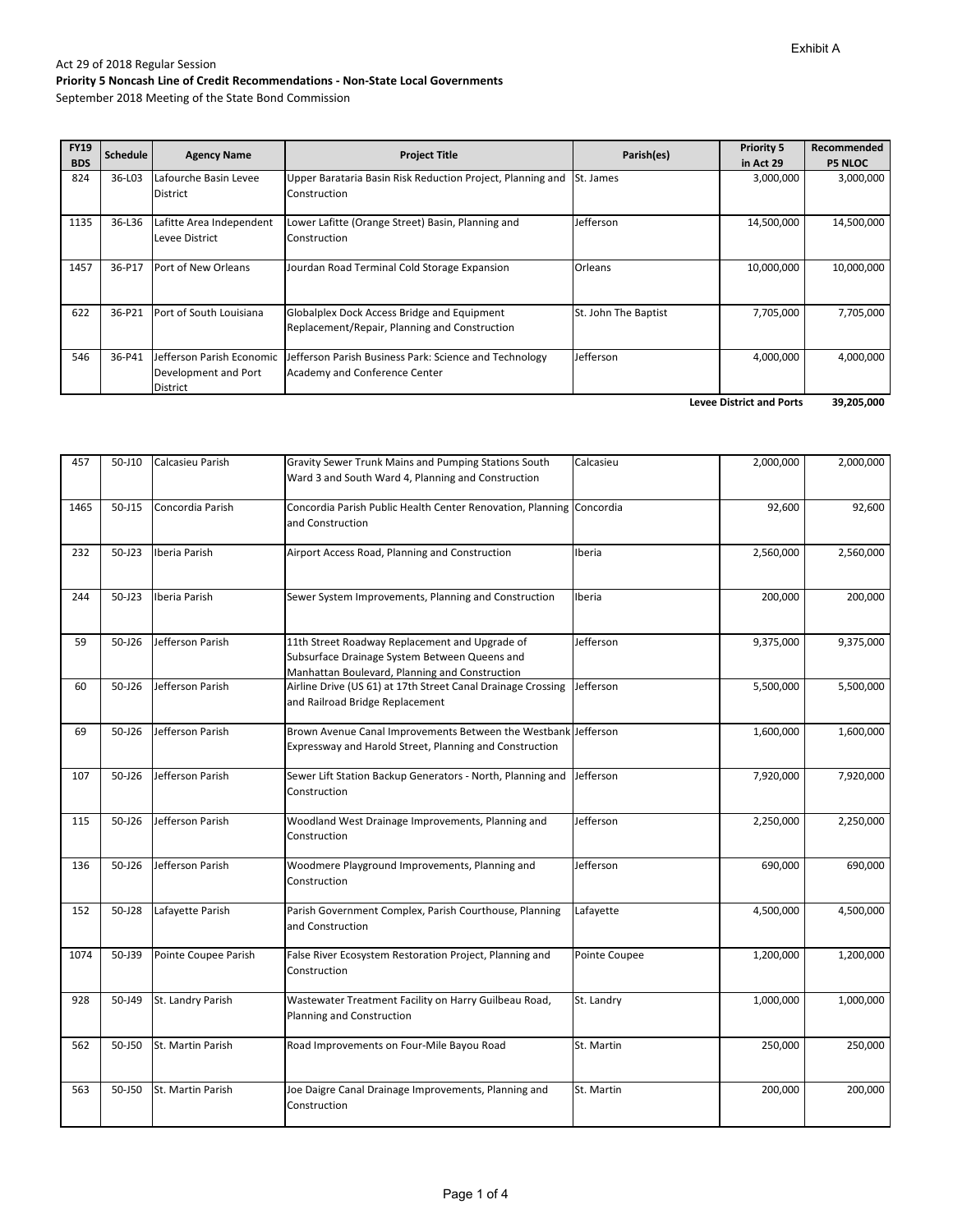September 2018 Meeting of the State Bond Commission

| <b>FY19</b><br><b>BDS</b> | <b>Schedule</b> | <b>Agency Name</b>    | <b>Project Title</b>                                                                                                                                                | Parish(es)     | <b>Priority 5</b><br>in Act 29 | Recommended<br><b>P5 NLOC</b> |
|---------------------------|-----------------|-----------------------|---------------------------------------------------------------------------------------------------------------------------------------------------------------------|----------------|--------------------------------|-------------------------------|
| 568                       | 50-J50          | St. Martin Parish     | Butte LaRose Pontoon Bridge Replacement, Planning and<br>Construction                                                                                               | St. Martin     | 200,000                        | 200,000                       |
| 1404                      | 50-J51          | St. Mary Parish       | Infrastructure Improvements and Construction of a<br>Welding Training Center Facility at the Charenton Canal<br><b>Industrial Park</b>                              | St. Mary       | 527,000                        | 500,000                       |
| 966                       | $50 - 152$      | St. Tammany Parish    | Safe Haven Campus for Behavioral and Mental Health,<br>Planning, Construction and Renovation for Triage                                                             | St. Tammany    | 2,220,000                      | 2,220,000                     |
| 968                       | $50 - 152$      | St. Tammany Parish    | South Slidell Levee Protection Rehabilitation: (USACE 533d<br>Report or Planning, Land Acquisition, and Construction of<br>Levees West and East of Interstate 10)   | St. Tammany    | 9,858,000                      | 9,858,000                     |
| 739                       | 50-J54          | <b>Tensas Parish</b>  | Lide Road Improvements, Planning and Construction                                                                                                                   | Tensas         | 500,000                        | 500,000                       |
| 1463                      | 50-J54          | <b>Tensas Parish</b>  | Tensas Parish/Port Priority Site Plan, Planning and<br>Construction                                                                                                 | Tensas         | 220,300                        | 220,300                       |
| 1244                      | 50-J55          | Terrebonne Parish     | Westside/Alma Street Drainage, Planning and Construction                                                                                                            | Terrebonne     | 50,000                         | 50,000                        |
| 978                       | 50-J58          | Vernon Parish         | Rehabilitation of Various Streets, Including Country Club,<br>Fullerton, Fullerton Extension, Bellview Road and Bridge<br>Live Oak Drive, Planning and Construction | Vernon         | 260,000                        | 260,000                       |
| 203                       | $50 - 163$      | West Feliciana Parish | West Feliciana Port Infrastructure, Planning, Engineering<br>and Construction                                                                                       | West Feliciana | 2,140,000                      | 2,140,000                     |
|                           |                 |                       |                                                                                                                                                                     |                | Parishwide                     | 55,285,900                    |

| 453 | 50-M07 Anacoco |                     | Street Rehabilitation, Improvements and Construction,<br>Including Liles Road and East Road | Vernon         | 110,000   | 110,000   |
|-----|----------------|---------------------|---------------------------------------------------------------------------------------------|----------------|-----------|-----------|
| 454 | 50-M07         | Anacoco             | Water Improvements, Planning and Construction                                               | Vernon         | 375,000   | 375,000   |
| 490 | 50-M29         | <b>Bossier City</b> | Louisiana Technology Research Institute                                                     | <b>Bossier</b> | 9,000,000 | 9,000,000 |
| 167 | 50-M38         | Cankton             | Cankton Water System Improvements, Planning and<br>Construction                             | St. Landry     | 189,000   | 189,000   |
| 142 | 50-M39         | Carencro            | Arceneaux Road Drainage Improvements and Utility<br>Relocations, Planning and Construction  | Lafayette      | 300,000   | 300,000   |
| 194 | 50-M45         | Church Point        | Sewer System Improvements, Planning and Construction                                        | Acadia         | 300,000   | 300,000   |
| 694 | 50-M61         | Delhi               | Sapa Drive Extension, Planning and Construction                                             | Richland       | 1,000,000 | 1,000,000 |
| 869 | 50-M68         | Donaldsonville      | Natural Gas System Infrastructure Improvements, Phase II                                    | Ascension      | 1,200,000 | 1,200,000 |
| 251 | 50-MB5 Gretna  |                     | Downtown Drainage Improvements, Planning and<br>Construction                                | Jefferson      | 1,500,000 | 1,500,000 |
| 463 | 50-MD1         | Hornbeck            | West Side Water System Expansion, Planning and<br>Construction                              | Sabine, Vernon | 1,350,000 | 1,350,000 |
| 770 |                | 50-MH3 Loreauville  | Loreauville New Fire Station, Planning and Construction                                     | Iberia         | 150,000   | 150,000   |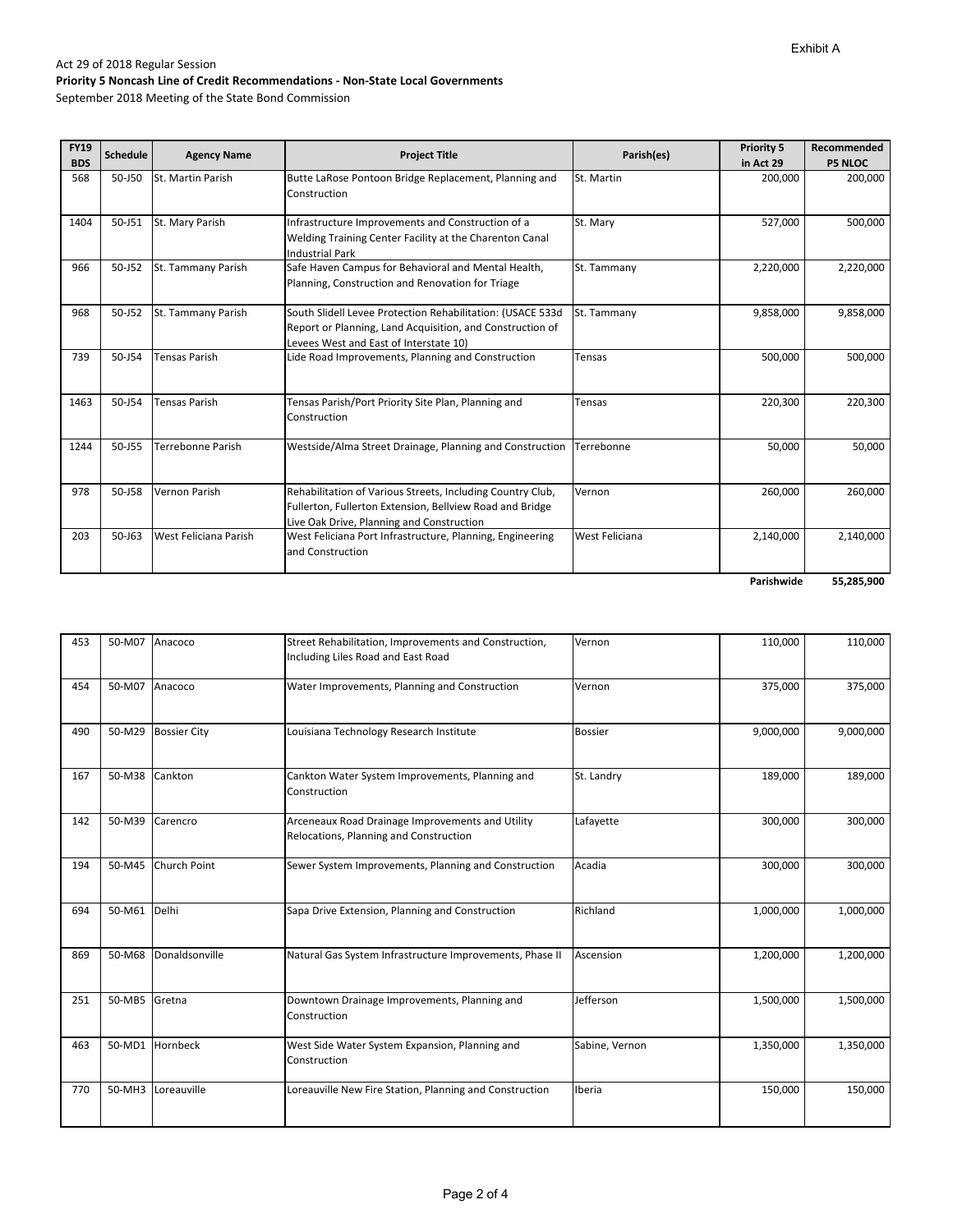September 2018 Meeting of the State Bond Commission

| <b>FY19</b><br><b>BDS</b> | <b>Schedule</b> | <b>Agency Name</b> | <b>Project Title</b>                                                                                                                                | Parish(es)       | <b>Priority 5</b><br>in Act 29 | Recommended<br><b>P5 NLOC</b> |
|---------------------------|-----------------|--------------------|-----------------------------------------------------------------------------------------------------------------------------------------------------|------------------|--------------------------------|-------------------------------|
| 1265                      | 50-MJ6          | Monroe             | Event Center for Flood Recovery, Planning and Construction Ouachita                                                                                 |                  | 15,000,000                     | 15,000,000                    |
| 676                       | 50-ML3          | New Orleans        | West Bank Ferry Terminal Renovations, Planning and<br>Construction                                                                                  | Orleans          | 300,000                        | 300,000                       |
| 819                       | 50-ML3          | <b>New Orleans</b> | New Sewerage and Water Board Power Plant, Planning and<br>Construction                                                                              | Orleans          | 5,000,000                      | 5,000,000                     |
| 605                       | 50-MM4          | Oil City           | Water Distribution System Improvements, Planning and<br>Construction                                                                                | Caddo            | 335,000                        | 335,000                       |
| 606                       | 50-MM4          | Oil City           | Water Treatment Plant Improvements, Planning and<br>Construction                                                                                    | Caddo            | 500,000                        | 500,000                       |
| 706                       |                 | 50-MM6 Opelousas   | Water Meter Replacement and Upgrades, Planning and<br>Construction                                                                                  | St. Landry       | 1,080,000                      | 1,080,000                     |
| 783                       |                 | 50-MM6 Opelousas   | Cherry Street Park Underground Infrastructure Project,<br>Planning and Construction                                                                 | St. Landry       | 1,994,000                      | 1,994,000                     |
| 460                       | 50-MS9          | Sulphur            | Upgrade Regional Sewerage Pumping Stations (Arizona and<br>Highway 108), Planning and Construction                                                  | Calcasieu        | 3,400,000                      | 1,000,000                     |
| 1288                      | 50-MU4          | Ville Platte       | Ville Platte Evangeline Recreational District                                                                                                       | Evangeline       | 1,620,000                      | 1,620,000                     |
| 1289                      | 50-MU4          | Ville Platte       | Infrastructure Improvements, Planning and Construction                                                                                              | Evangeline       | 864,000                        | 864,000                       |
| 1469                      | 50-MV2          | West Monroe        | Rehabilitation of Road, Drainage, Sidewalks, and Railroad<br>Crossing on Montgomery Avenue, Reagan Street, and<br>Coleman Avenue from LA 34 to I-20 | Ouachita         | 500,000                        | 500,000                       |
| 749                       | 50-MV3          | Westlake           | Compressed Natural Gas Fueling Station, Planning and<br>Construction                                                                                | Calcasieu        | 1,800,000                      | 1,800,000                     |
| 351                       | 50-MV4          | Westwego           | The WHARF, Planning, Construction, and Site Preparation                                                                                             | Jefferson        | 7,200,000                      | 7,200,000                     |
| 358                       | 50-MV4          | Westwego           | Emergency Preparedness Building, Planning and<br>Construction                                                                                       | Jefferson        | 600,000                        | 600,000                       |
| 360                       | 50-MV4          | Westwego           | Fire Station, Planning and Construction                                                                                                             | Jefferson        | 300,000                        | 300,000                       |
| 361                       | 50-MV4          | Westwego           | Park Land and Improvements, Including Improvements to<br>Existing Parks and Land Acquisition, Planning and<br>Construction                          | Jefferson        | 723,500                        | 723,500                       |
| 362                       | 50-MV4          | Westwego           | Sala Avenue Street and Infrastructure Improvements                                                                                                  | Jefferson        | 850,000                        | 850,000                       |
| 1381                      |                 | 50-MW6 St. Gabriel | City Council Chambers - New Construction                                                                                                            | Iberville        | 1,440,000                      | 1,440,000                     |
| 612                       | 50-MW8          | Central            | <b>Administration Building</b>                                                                                                                      | East Baton Rouge | 400,000                        | 400,000                       |
|                           |                 |                    |                                                                                                                                                     |                  | <b>Municipalities</b>          | 56,980,500                    |

| 649 | 50-N18 Iberia Parish Airport | Rehabilitation of Hangar #88 and Associated Parking Lot, | <b>Ilberia</b> | 700.000 | 700,000 |
|-----|------------------------------|----------------------------------------------------------|----------------|---------|---------|
|     | <b>Authority</b>             | Planning and Construction                                |                |         |         |
|     |                              |                                                          |                |         |         |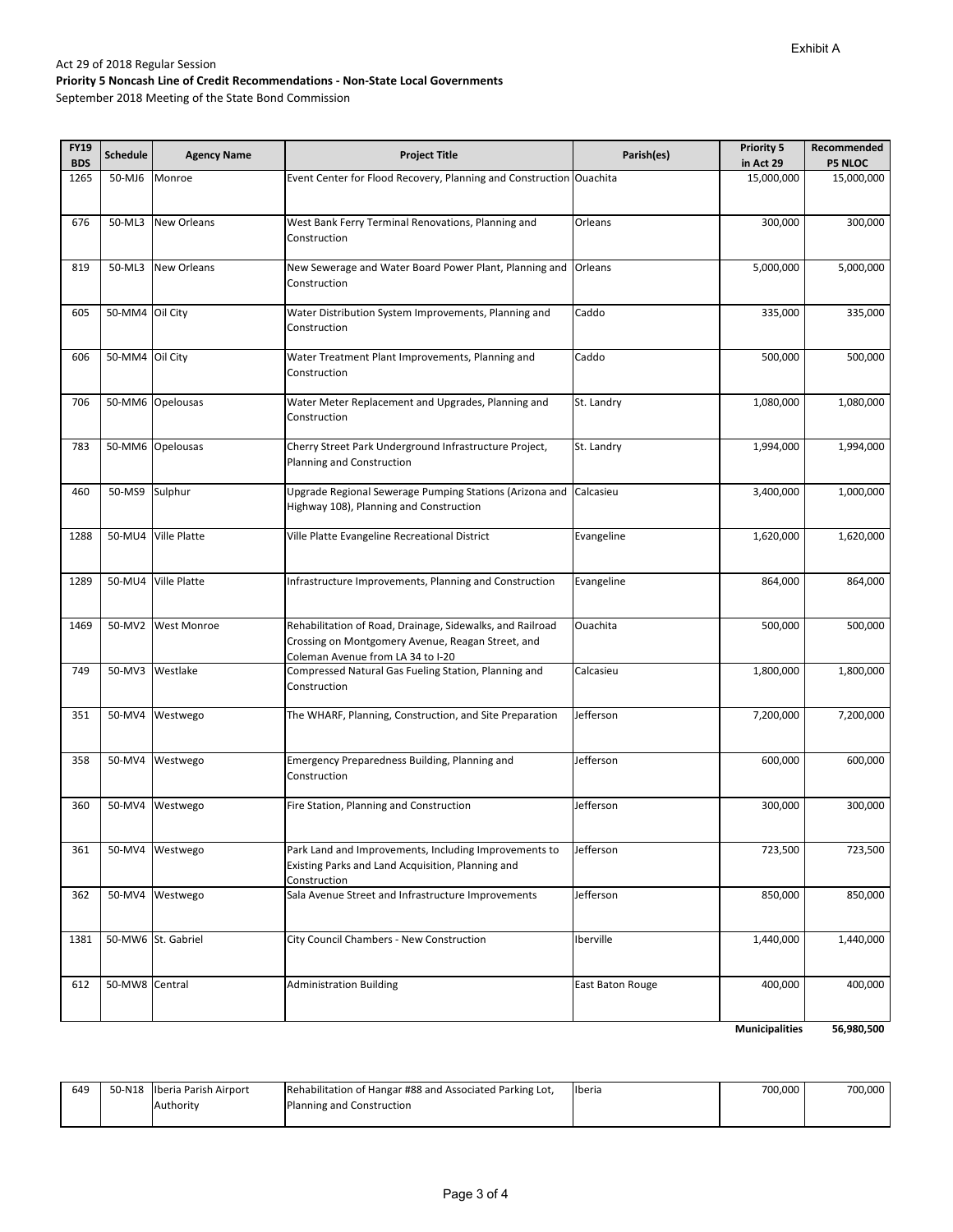September 2018 Meeting of the State Bond Commission

| <b>FY19</b> |                 |                                                       |                                                                                                                                     |                         | <b>Priority 5</b> | Recommended    |
|-------------|-----------------|-------------------------------------------------------|-------------------------------------------------------------------------------------------------------------------------------------|-------------------------|-------------------|----------------|
| <b>BDS</b>  | <b>Schedule</b> | <b>Agency Name</b>                                    | <b>Project Title</b>                                                                                                                | Parish(es)              | in Act 29         | <b>P5 NLOC</b> |
| 468         | 50-NA2          | Lafayette Airport<br>Commission                       | Construction of a New Passenger Facility Terminal at<br>Lafayette Regional Airport, Planning and Construction                       | Lafayette               | 10,200,000        | 3,700,000      |
| 1002        | 50-NDS          | <b>East Baton Rouge Sheriffs</b><br>Office            | Renovation of Special Operations/Detectives Building,<br>Planning and Construction                                                  | <b>East Baton Rouge</b> | 720,000           | 720,000        |
| 499         | 50-NP1          | Acadiana Criminalistics<br><b>Laboratory District</b> | New Crime Laboratory, Planning, Design, Construction and<br>Equipment                                                               | Iberia                  | 2,000,000         | 2,000,000      |
| 1451        | 50-NZB          | Livingston Parish Airport<br><b>District</b>          | Livingston Executive Airport, Planning and Construction                                                                             | Livingston              | 1,600,000         | 1,600,000      |
| 187         | 50-NXY          | <b>Riverland Medical Center</b>                       | Concordia Parish Hospital and Medical Office Building, Real<br>Estate Acquisition, Planning, Design, Construction, and<br>Equipment | Concordia               | 1,750,000         | 1,750,000      |
| 713         | 50-NYN          | <b>Opelousas Heights</b>                              | Opelousas Heights Proposed Subdivision, Planning and<br>Construction                                                                | St. Landry              | 715,000           | 715,000        |

**11,185,000 Other Local Governments**

| 1044 | 50-S39 Pointe Coupee Parish | Pointe Coupee Parish School Board Office Relocation, | Pointe Coupee | 1,500,000     | 1,500,000      |
|------|-----------------------------|------------------------------------------------------|---------------|---------------|----------------|
|      | School Board                | Renovation and Rebuilding Due to Flooding Caused by  |               |               |                |
|      |                             | <b>Hurricane Gustay, Planning and Construction</b>   |               |               |                |
|      |                             |                                                      |               | Cohool Doorde | <b>EOO OOO</b> |

 **1,500,000 School Boards**

**Total P5 NLOC Recommended 164,156,400**